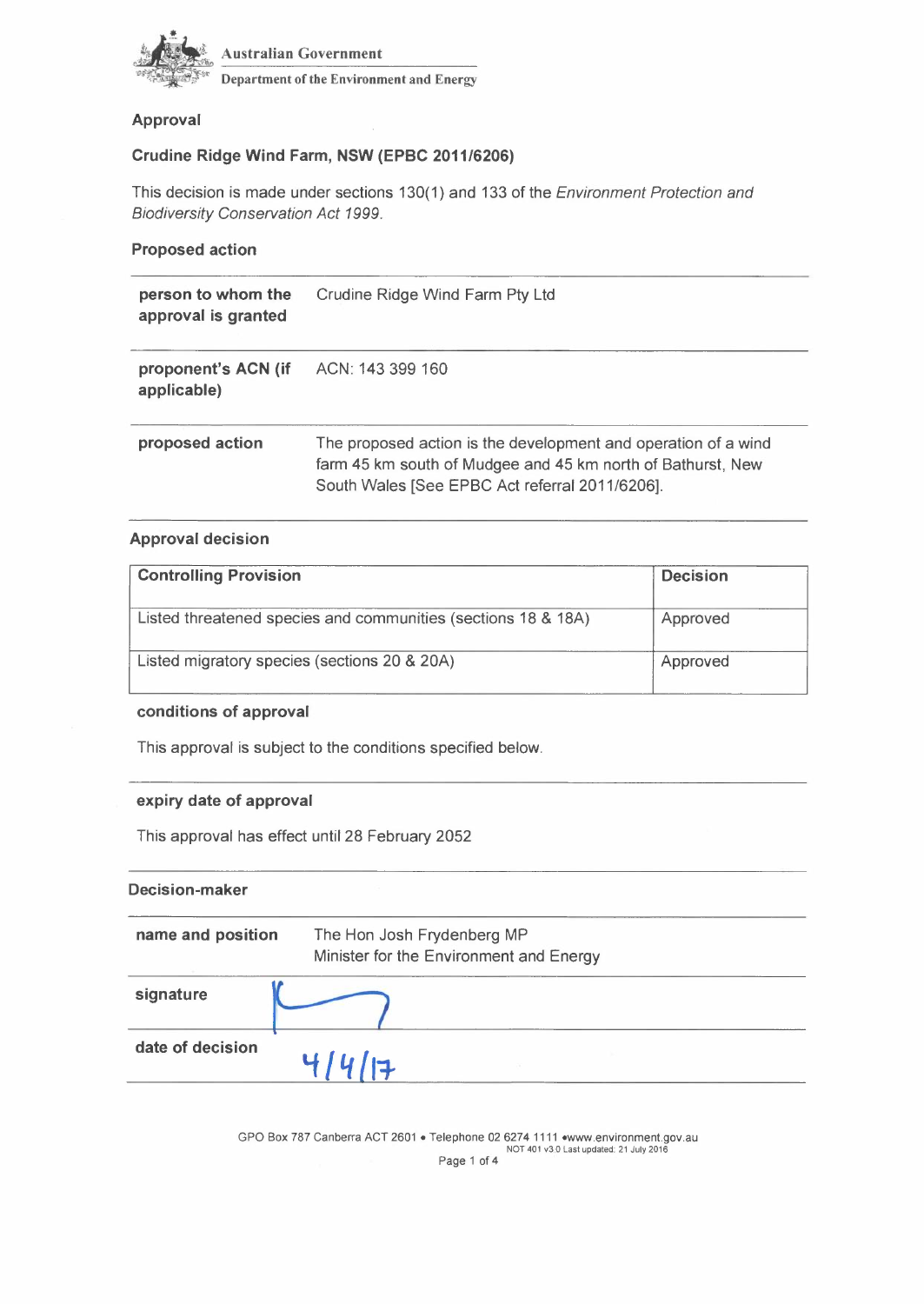#### Conditions attached to the approval

- 1. To minimise the impacts of the action on **protected matters**, the approval holder must:
	- a. Implement administrative conditions 1,4, 6, 7, 8; environmental conditions 19 (b)(c) 24, 41, 42 of the approval under the NSW *Environment Planning and Assessment Act 1979,*  as per Development Consent SSD-6697 dated 10 May 2016, where they relate to monitoring, managing, mitigating, avoiding, offsetting, recording, or reporting on, impacts to protected matters.
	- b. Notify the Department in writing of any proposed change to the conditions of the NSW Government approval for which Condition 1a applies, no later than 2 weeks after formally proposing a change or becoming aware of the NSW Government proposing a change.
	- c. Notify the Department in writing of any change to the NSW Government approval for which Condition 1a applies within 2 weeks of a change being finalised.
- 2. If the approval holder does not secure the offset site through a NSW BioBanking Agreement, then the approval holder must protect the offset site under a legal instrument, approved by the Minster within 12 months of the commencement of construction. The legal instrument must:
	- a. be registered on title of the offset site once approved, and
	- b. provide for the protection and ongoing conservation management of the offset site in perpetuity.
- 3. The person taking the action must not clear more than 3.28 hectares of *White Box Yellow*  Box Blakely's Red Gum Grassy Woodland and Derived Native Grassland ecological community, for the development of the proposed action, as defined in Schedule 1 of this approval.
- 4. The person taking the action must not clear known locations of Small Purple Pea *(Swainsona recta)* within the project area (identified within the Environmental Assessment). The person taking the action must not clear any additional populations of Small Purple Pea (not identified within the Environmental Assessment), without the approval of the Minister.
- 5. The person taking the action must only construct, operate, and replace or upgrade, as necessary, up to 37 wind turbines.
- 6. The person taking the action must not construct or place any wind turbines at locations A53,A54,A55,A56,A57,A58,A61,A66,A67,A68,A69,A71,A73,A78,A79,A80,A81, A82, A83, A84 as indicated on Schedule 2 of this approval.
- 7. The person taking the action must not construct any additional turbines at a future time in the project site area indicated on Schedule 2 of this approval, except for those referred to in condition 5.
- 8. Within 30 days after the commencement of the action, the person taking the action must advise the Department in writing of the actual date of commencement of the action.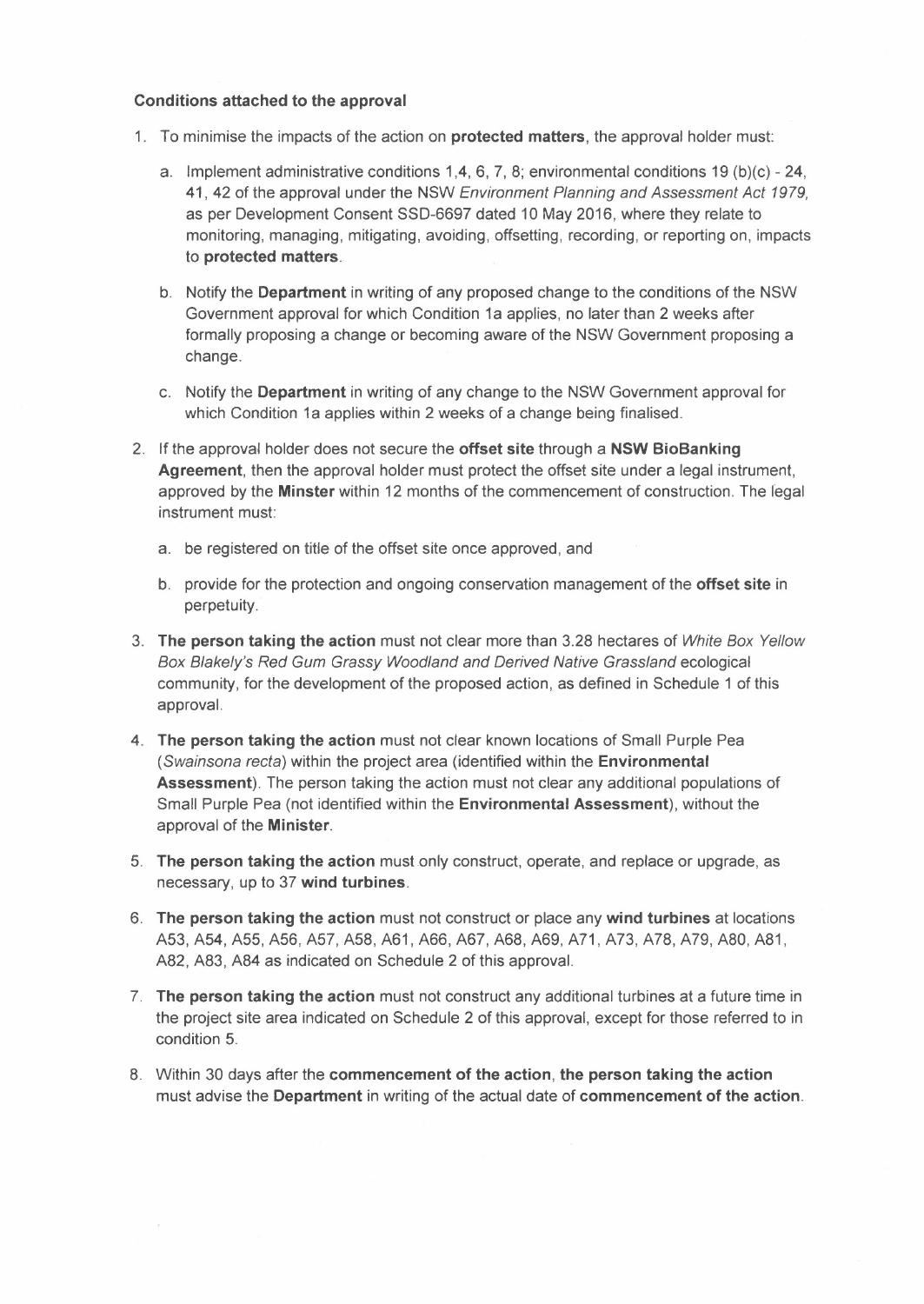- 9. The person taking the action must maintain accurate records substantiating all activities associated with or relevant to the conditions of approval, including measures taken to implement the management plans, reports, strategies, agreements required by this approval, and make them available upon request to the Department. Such records may be subject to audit by the Department or an independent auditor in accordance with section 458 of the EPBC Act, or used to verify compliance with the conditions of approval. Summaries of audits will be posted on the Department's website. The results of audits may also be publicised through the general media.
- 10. Within three months of every 12 month anniversary of the commencement of the action, the person taking the action must publish a report on their website addressing compliance with each of the conditions of this approval, including implementation of any management plans as specified in the conditions. Documentary evidence providing proof of the date of publication and non-compliance with any of the conditions of this approval must be provided to the Department at the same time as the compliance report is published.
- 11. Any potential or actual contravention of the conditions of this approval (including contravention of a commitment made in a management plan, program or strategy) must be reported to the Department within 7 days of the approval holder becoming aware of the actual or potential contravention.
- 12. Upon the direction of the **Minister**, the person taking the action must ensure that an independent audit of compliance with the conditions of approval is conducted and a report submitted to the Minister. The independent auditor must be approved by the Minister prior to the commencement of the audit. Audit criteria must be agreed to by the Minister and the audit report must address the criteria to the satisfaction of the Minister.
- 13. If, at any time after 5 years from the date of this approval, the person taking the action has not substantially commenced the action, then the person taking the action must not substantially commence the action without the written agreement of the Minister.

### Definitions

Department: The Australian Government Department or any other agency administering the *Environment Protection and Biodiversity Conservation Act* 1999 (Cth).from time to time.

Commencement of the action: The construction of any infrastructure associated with the proposed action, including but not limited to vegetation clearance, the construction of wind turbines, ancillary infrastructure and road upgrades (excludes fences and signage, geotechnical drilling and surveying).

Environmental Assessment: The environmental assessment for the Crudine Ridge Wind Farm, prepared by Wind Prospect CWP Pty Ltd (CWP) and dated December 2012, as modified by: Crudine Ridge Response to Submissions and Preferred Project Report, prepared by CWP and dated November 2013; and the supplementary visual wireframe analysis and wind turbine layout plans prepared by CWP and dated 12 December 2014.

Management Plans: means the Biodiversity Management Plan, Biodiversity Offsets Management Plan, and Bird and Bat Adaptive Management Plan.

Minister: The Minister administering the *Environment Protection and Biodiversity Conservation Act* 1999 (Cth) and includes a delegate of the Minister.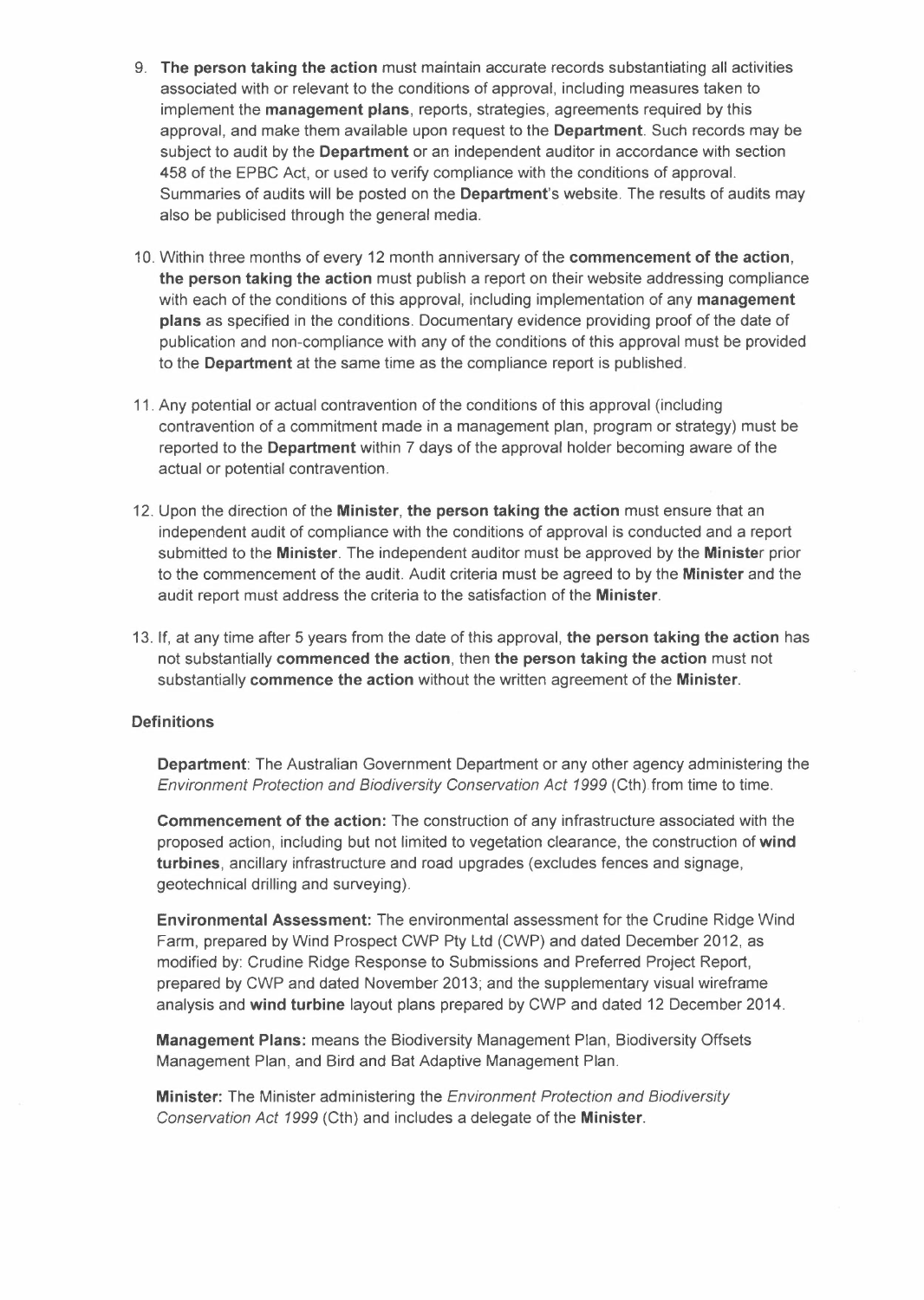**NSW BioBanking Agreement:** An agreement under Part 7 A of the *NSW Threatened Species Conservation Act* 1995 for the purpose of establishing a BioBank site.

**Offset site:** As defined in environmental condition 20 in Development Consent SSD-6697 dated 10 May 2016.

**The person taking the action:** The person to whom this approval is granted.

**Protected matters:** Matters protected under the controlling provisions (under Part 3 of the EPBC Act) for which this approval applies being: *White Box Yellow Box Blakely's Red Gum Grassy Woodland and Derived Native Grassland,* Regent Honeyeater *(Anthochaera phrygia),* Small Purple Pea *(Swainsona recta),* and the Swift Parrot *(Lathamus discolor).* 

**Wind turbine(s):** Turbine(s) used for the generation of electricity by wind, including the tower, blades and associated components.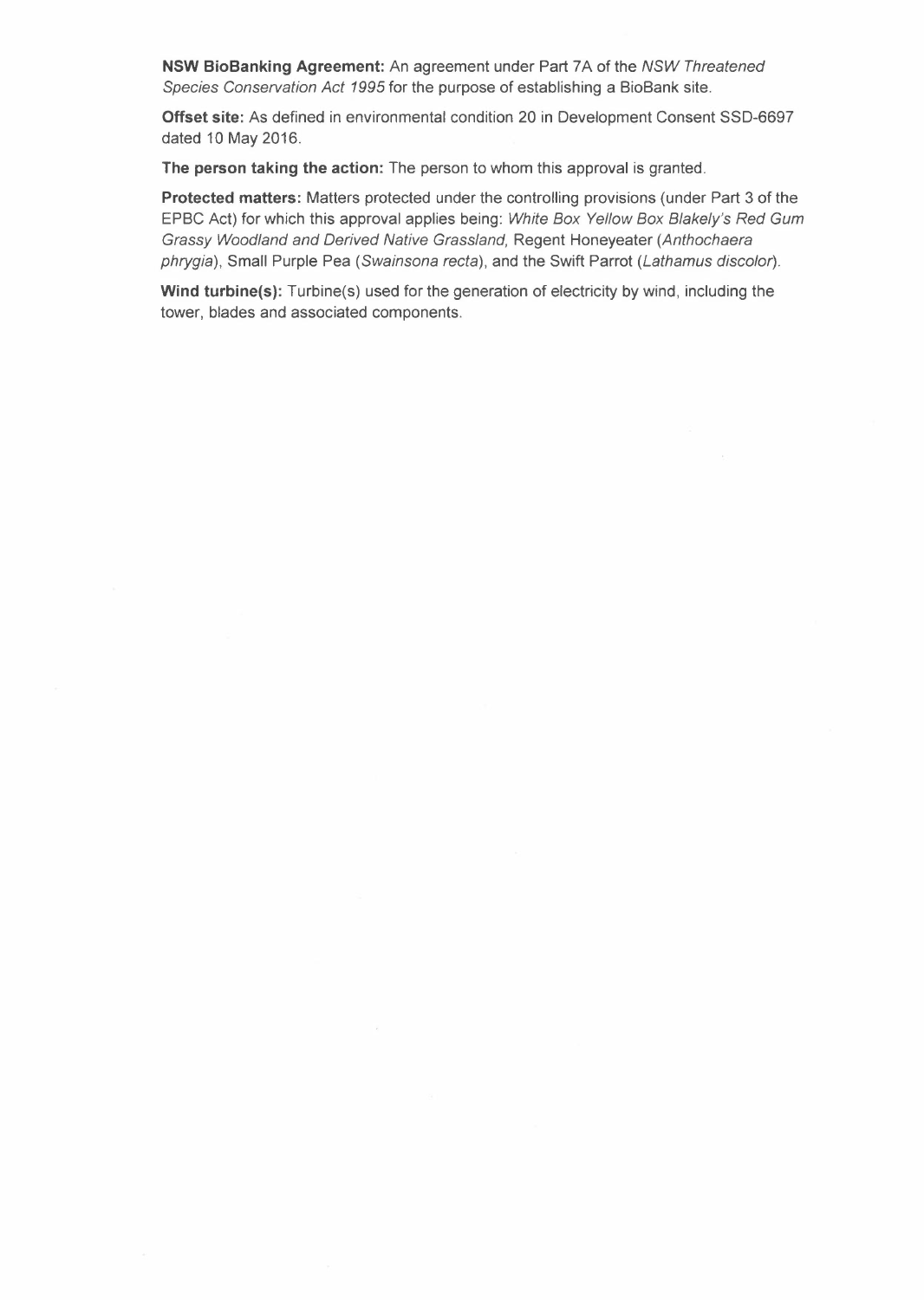

|                                                           | External Overhead Transmission Line (with Options) | <b>EPBC Listed Communities</b><br>(Box Gum Woodland **) | DATE<br>27 JUL 2016 | <b>SCALE</b><br>1:110000 | DWG NO<br><b>CRU196</b> |             | <b>VER</b> |
|-----------------------------------------------------------|----------------------------------------------------|---------------------------------------------------------|---------------------|--------------------------|-------------------------|-------------|------------|
| Internal Overhead Transmission Line<br><b>AND COMPANY</b> |                                                    | DRAWN BY                                                | <b>CHECKED BY</b>   | SHEE <sub>1</sub>        | OA BOL                  | <b>SIZE</b> |            |
|                                                           | <b>EXAMPLE 132 kV Transmission Line</b>            | Layout Option A - Internal Roads                        | <b>B KRONENBERG</b> | <b>M BRANSON</b>         | $\bullet$ OF $\prime$   | 080401      |            |